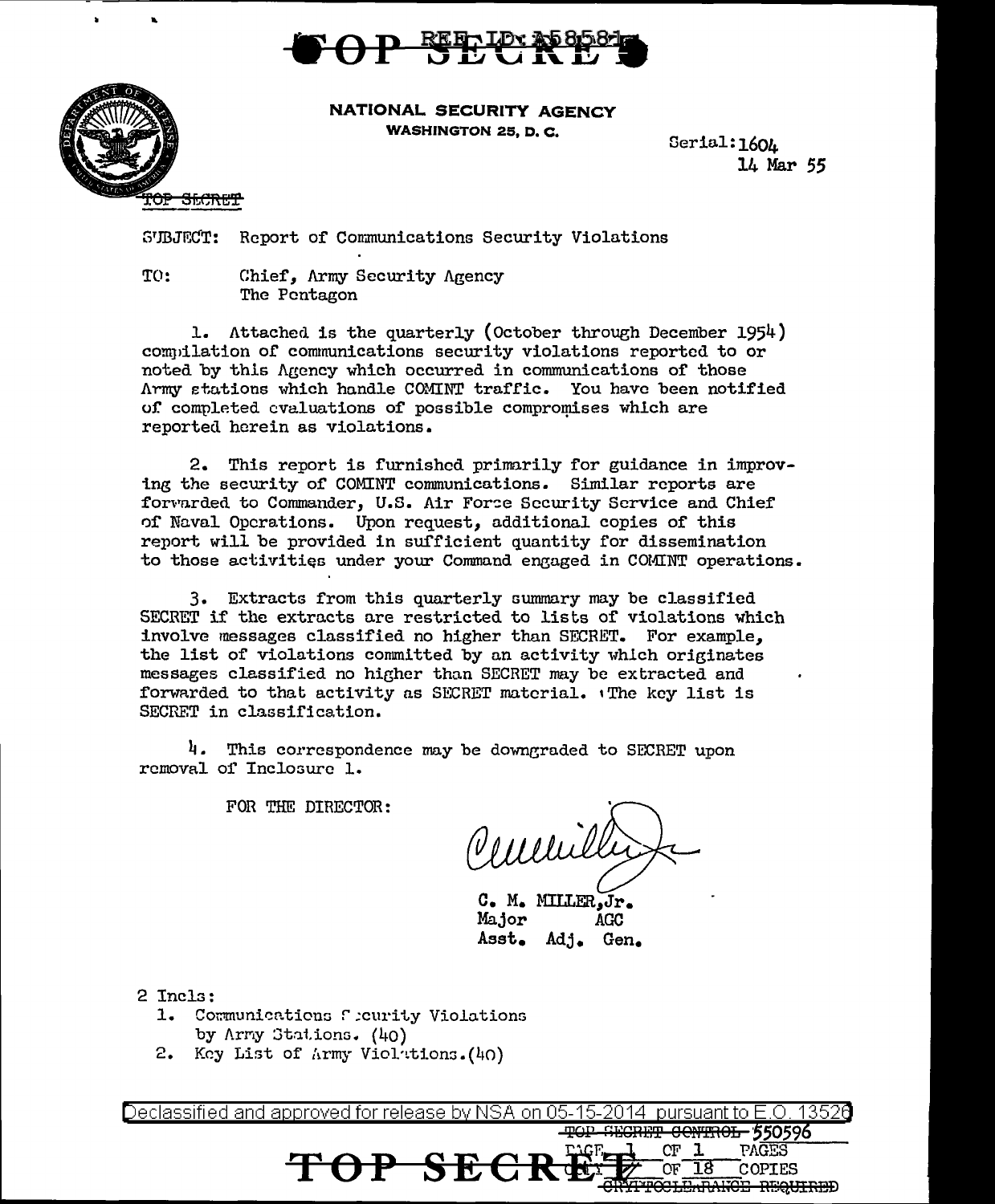

### TOP SECRET

Serial: 1604 14 Mar 55

cc: NSA Europe NSA United Kingdom NSA Far East **NSA Alaska** NSA Pacific' AG  $c/s$ COMSEC  $(3)$  $S/ASST$ **COM** PROD 06в 411 413

 $M/R$ : This is a compilation of communications security violations committed by Army COMINT stations during October, November, and December, 1954. A similar report will be forwarded to CNO and COMDR, USAFSS. ASA furnished 40 copies. Internal distributions to be furnished a copy of Incl 1 & 2.

/s/ J. J. Martin, 4131-1, 60454, pa, la

TOP SECRET CONTROL NO. 550596 COPY // OF  $16$  COPIES PAGE<sub>1</sub> 1 PAGES  $OF$ CRYPTOCLEARANCE REQUIRED

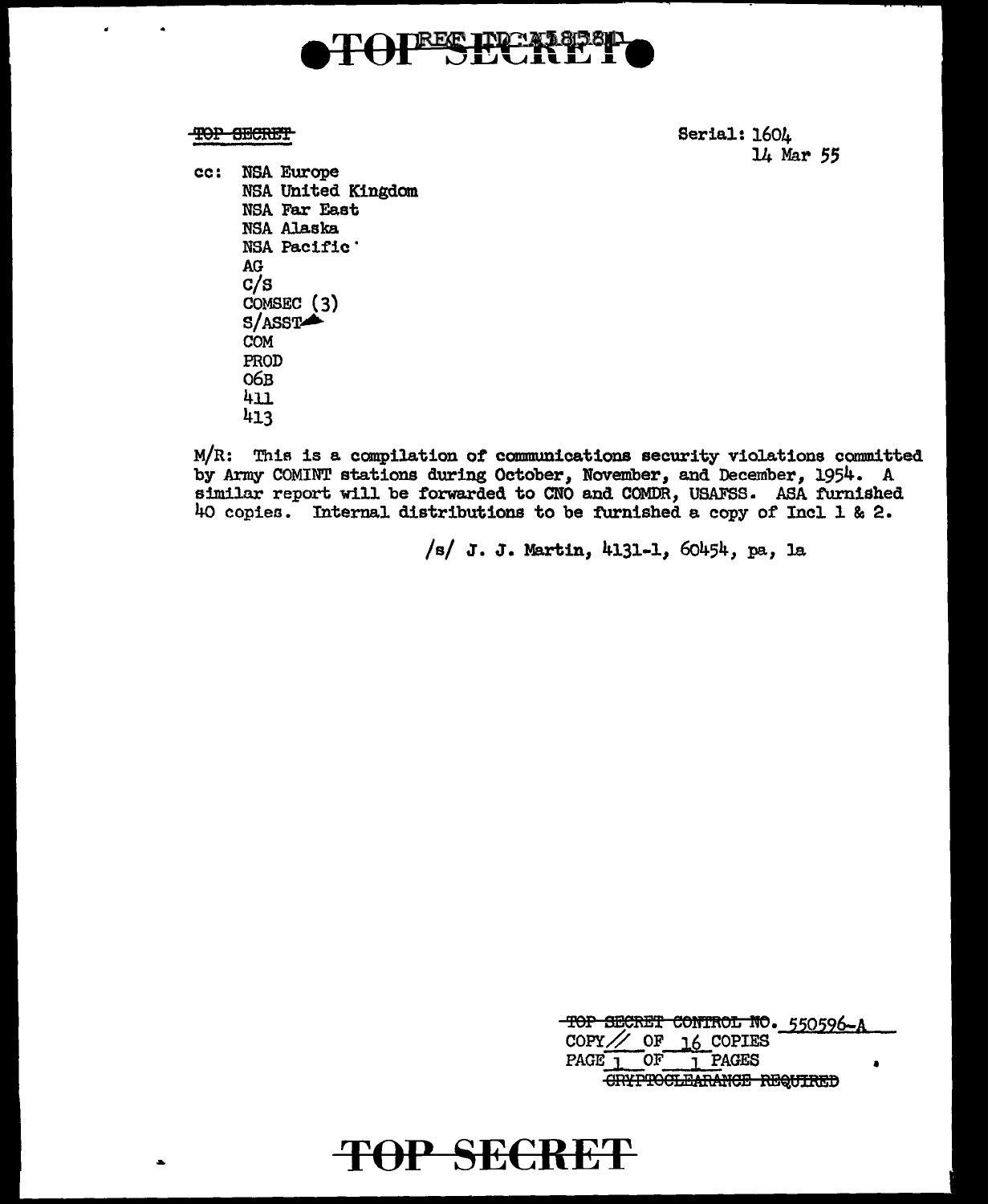

TOP SECRET

 $\bullet$ 

 $\frac{1}{2}$ 

 $\overline{a}$ 

 $\bullet$ 

 $\ddot{\phantom{a}}$ 

 $\blacksquare$ 

### COMMUNICATIONS SECURITY VIOLATIONS BY ARMY STATIONS

| <b>DTC</b>     | <b>TRIGRAPH</b>  | KEY NO.         | <b>REMARKS</b>                             |
|----------------|------------------|-----------------|--------------------------------------------|
|                |                  | $USM-3$         |                                            |
|                |                  | <b>CCTOBER</b>  |                                            |
| 0812162        | <b>BTL</b>       | 4d              | Broke on OQGHO vice OQCYO                  |
| 101215Z        | C2S              | 44              | Broke on NKJIX vice NPJIX                  |
| 151600Z        | DIH              | 4d              | Broke on UXMXI vice UCMXI                  |
| 260723Z        | <b>EFL</b>       | 5<br>6          | Broke on IXLQC vice MAANR                  |
| 300957Z        | <b>EOO</b>       |                 | Broke on QCZDD vice QZCDD                  |
|                |                  | <b>NOVEMBER</b> |                                            |
| 021035Z        | EUB              | 4d              | Broke on TLDHV vice TLDHM                  |
| 0211222        | <b>IHP</b>       | 4d              | Broke on TQLQE vice TQNQE                  |
| 031040Z        | AQV              | 4b              | Broke on BKUOY vice BJUOY                  |
| 0414342        | <b>FAL</b>       | 4d              | Broke on IJAUK vice LJAUK                  |
| 0807202        | C <sub>Z</sub> C | 9               | Broke using trigraph CBC                   |
| 110310Z        | <b>FNS</b>       | 44              | Broke on SXKHO vice SXKHC                  |
| 130608Z        | EBY              | 2               | Broke on PM rotor arrangement              |
| 1306062        | <b>ECQ</b>       | S               | Broke on PM rotor arrangement              |
| 1904442        | GCY              | 4d              | Broke on WIJJA vice UIDJA                  |
| 260955Z        | <b>GSO</b>       | 4d              | Broke on OVMOC vice OMVOD                  |
| 2802452        | HOJ              | 4d              | Broke on YGKDG vice NGKDG                  |
|                |                  | <b>DECEMBER</b> |                                            |
| 041215Z        | BLC              | 4b              | Broke on VSBRH vice VSARH                  |
| 060835Z        | HSL              | 4d              | Broke on BAAMG vice GAAFG                  |
| 0914132        | <b>IAA</b>       | 9               | Broke using trigraph IAJ                   |
| 210632Z        | <b>GCX</b>       | 4b              | Broke on VYDUX vice VYDVX                  |
| 2117142        | <b>JCI</b>       | 4d              | Broke on YXYGG vice YJYGG                  |
| 241558Z        | <b>JRF</b>       | 9               | Broke using trigraph JJF                   |
| 250945Z        | JK7.             | 4b              | Broke on DEWPZ vice DFWPZ                  |
| <b>271115Z</b> | <b>JPG</b>       | 4d              | Broke on TBCHN vice TBXHN                  |
| <b>271227Z</b> | JPQ.             | 4d              | Broke on RPWXT vice RPIXT                  |
| 2920352        | IEP              | 4c              | Broke on FEXYV vice FVXYV                  |
| 3106552        | <b>JXJ</b>       | 4d              | Broke on WTZON vice WYZON                  |
|                |                  | $USM-4$         |                                            |
|                |                  | <b>OCTOBER</b>  |                                            |
| 010002Z        | <b>OQM</b>       | 14              | Broke using decipher card                  |
| 0100452        | <b>CQT</b>       | 4נ              | for September<br>Broke using decipher card |
|                |                  |                 | for September                              |
|                |                  | ۷               |                                            |
|                |                  |                 | TOP SECRET CONTROL # 550596-B              |
|                |                  |                 | <b>PAGES</b><br>PAGE<br>1 OF               |

 $\cdot$ 

 $\dddot{...}$ 

 $\frac{1}{2}$ 

Incl 1

CONY OF 56 COPIES **TOP SECI** К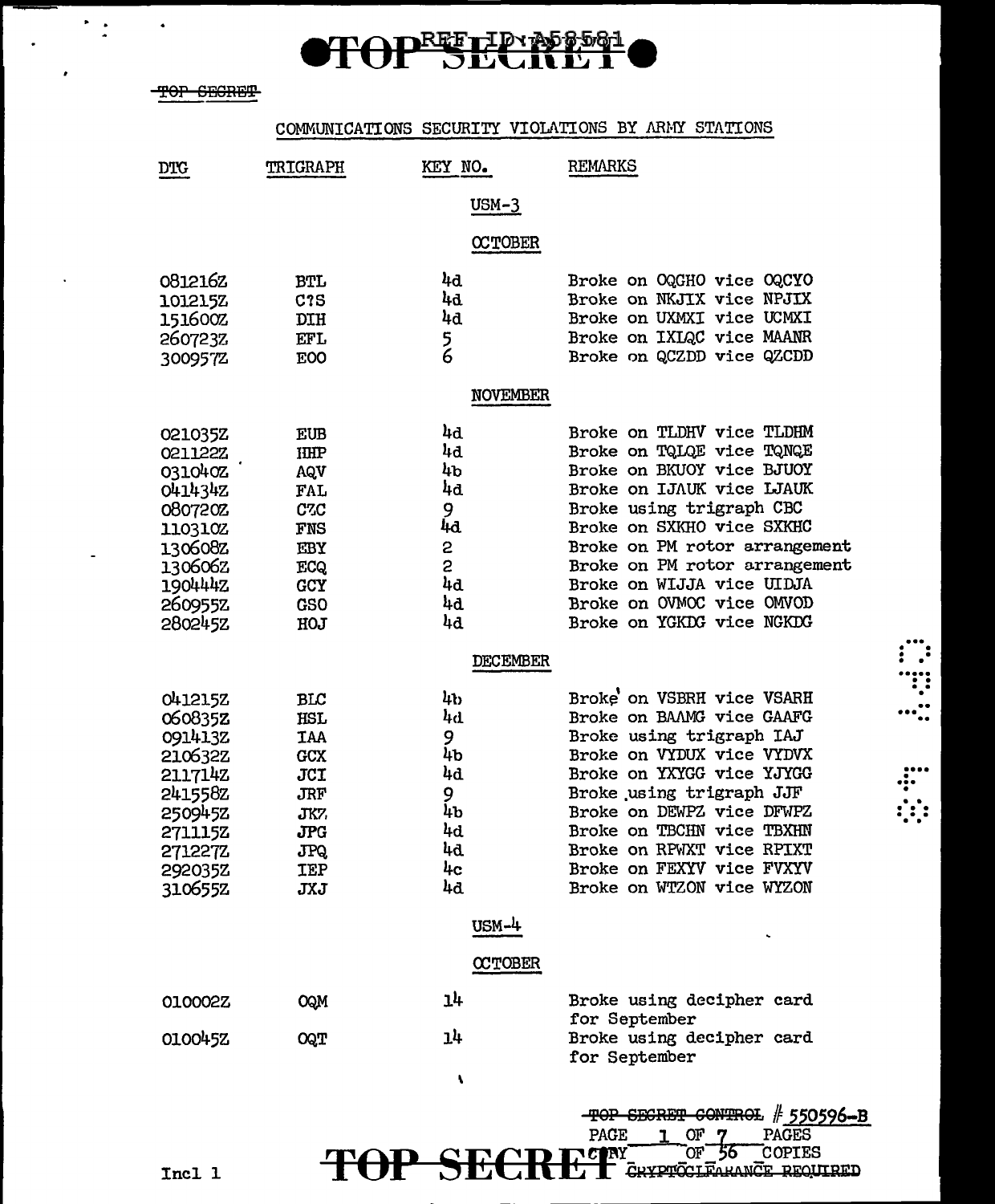# REE ITO NE 858

TOP GECRET VIOLATIONS (Cont'd)

 $\ddot{=}$ 

.

 $\bullet$ 

| $\lambda$ TATELTAND (AGUD A) |            |                  |                                                           |
|------------------------------|------------|------------------|-----------------------------------------------------------|
| <b>DTG</b>                   | TRIGRAFH   | KEY NO.          | <b>REMARKS</b>                                            |
|                              |            | USM-4 $(Cont d)$ |                                                           |
|                              |            | OCTOBER (Cont'd) |                                                           |
| 0101152                      | OQX        | 13               | Message indicator derived<br>using deciphering procedure  |
| 0504000                      | PGP        | 4d               | Broke on BQLOQ vice BQLOS                                 |
| 1001452                      | QJR        | 4d               | Broke on SXPBU vice SXPBR                                 |
| 131800Z                      | QSO        | 4d               | Broke on AQPBC vice AQPQC                                 |
| 1.80022Z                     | RDY        | 4d               | Broke on KRJXH vice KRJXF                                 |
| 2010302                      | <b>RKN</b> | 4d               | Broke on XQUHG vice XLUHG                                 |
| 211115Z                      | <b>ROA</b> | 4d               | Broke on TEGHW vice OEGHW                                 |
| 2113132                      | RMT        | 4d               | Broke on EHNIV vice ENUIV                                 |
| 212223Z                      | RMP        | 4d               | Broke on FYHPW vice FRHPW                                 |
| 220730Z                      | RSX        | 4d               | Broke on WNLYQ vice WNLYL                                 |
| 2500152                      | <b>SFG</b> | 4d               | Broke on LTSVT vice LTSJT                                 |
| 270003Z                      | <b>SKM</b> | կԽ               | Broke on WRDLP vice WRDMP                                 |
| 2815202                      | <b>SPE</b> | 4d               | Broke on SHGKG vice NHGKG                                 |
|                              |            | <b>NOVEMBER</b>  |                                                           |
| 0317452                      | TEB        | 12a              | Broke on DD vice BB                                       |
| 0510402                      | TJE        | 4d               | Broke on TINBI vice TIUBI                                 |
| 051810Z                      | TKJ        | 4d               | Broke on JJDZF vice JJDZX                                 |
| 141005Z                      | UGC        | 4d               | Broke on WSLZK vice BSLZK                                 |
|                              |            | DECEMBER         |                                                           |
| 032000Z                      | WBL        | 4d               | Broke on DYQAV vice DYDAV                                 |
| 2419552                      | <b>XSM</b> | 17               | Random rotor failed at                                    |
|                              |            |                  | counter readings 164 and 385                              |
| 251105Z                      | XTV        | 4d               | Broke on XGWFV vice LFYVR                                 |
| 290815Z                      | XXP        | 12a              | Broke on BB vice CC                                       |
|                              |            | <b>USM-5</b>     |                                                           |
|                              |            | <b>CCTOBER</b>   |                                                           |
| 0505152                      | AFQ.       | 4c               | Broke on BGYOI vice BCYOI                                 |
|                              |            |                  |                                                           |
|                              |            | USM-6            |                                                           |
|                              |            | <b>OCTOBER</b>   |                                                           |
| 30 Oct                       |            | 15               | Classified operator chatter<br>concerning COMINT material |

TOP SECRET

∵:

 $\ddotsc$ 

 $\ddot{...}$ 

 $\ddot{a}$ 

TOP SECRET CONTROL # 550596-B  $OF_7$ 

THE OF 56 COPIES

PAGES

PAGE

COPY

 $\overline{2}$ 

Incl 1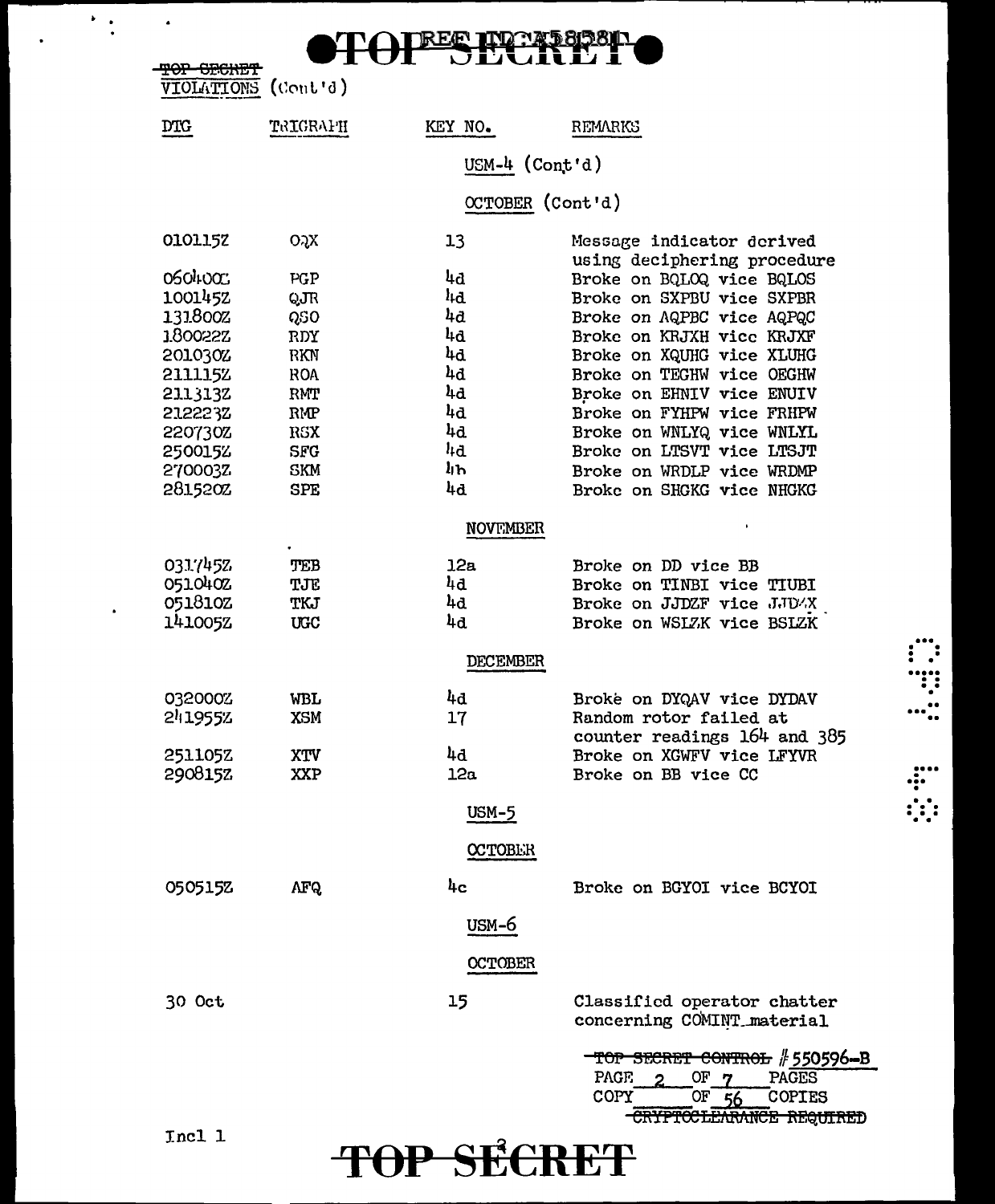# TOPESECATET

| TOP SECRET<br><b>VIOLATIONS</b> | (Cont <sup>t</sup> d) |                  |                                                              |
|---------------------------------|-----------------------|------------------|--------------------------------------------------------------|
| <b>DIG</b>                      | <b>TRIGRAPH</b>       | KEY NO.          | <b>REMARKS</b>                                               |
|                                 |                       | $USM-7$          |                                                              |
|                                 |                       | <b>OCTOBER</b>   |                                                              |
|                                 |                       |                  |                                                              |
| 0500012                         | AMN                   | 4d               | Broke on WQURP vice JQURP                                    |
| 191652Z                         | DCH                   | 5                | Sent same message indicator<br>for two messages--AADCHZJFMRQ |
| 260742Z                         | <b>DVL</b>            | 4c               | Broke on POKEG vice POKEC                                    |
|                                 |                       | <b>NOVEMBER</b>  |                                                              |
| 0101352                         | AAL                   | 4d               | Broke on HAXYP vice CAXYP                                    |
| 0122397                         | <b>AFO</b>            | 4d               | Broke on KSQPS vice KSQPJ                                    |
| 0220572                         | ALK                   | 4d               | Broke on JOVNG vice JOVNS                                    |
| 191845Z                         | <b>AYD</b>            | 1                | First rotor reversed rather                                  |
|                                 |                       |                  | than straight                                                |
| 191955Z                         | AYF                   | ı                | First rotor reversed rather<br>than straight                 |
| 1920301                         | <b>AYG</b>            | ı                | First rotor reversed rather                                  |
|                                 |                       |                  | than straight                                                |
| 2902307.                        | BDK                   | 4d               | Broke on SZJLC vice UZJLC                                    |
|                                 |                       | <b>DECEMBER</b>  |                                                              |
| 110723Z                         | DBM                   | 4d               | Broke on JWTLX vice JWTLT                                    |
| 180010%                         | ARB                   | րզ               | Broke on QKWTR vice QKWTO                                    |
| 1904237                         | <b>ATU</b>            | 4d               | Broke on NGLRG vice NGLQC                                    |
|                                 |                       | $USM-9$          |                                                              |
|                                 |                       | <b>OCTOBER</b>   |                                                              |
| 0904177.                        | RIM                   | 4d               | Broke on CSGIQ vice CSGIO                                    |
| 1314097.                        | KXL                   | מצב              | Broke on BB vice AA                                          |
| 1419562                         | SFF                   | 4d               | Broke on OGGHT vice OGGAT                                    |
| 1606307                         | AXD                   | 4d               | Broke on DJCFU vice IBIKU                                    |
| 1901007                         | STG                   | 9                | Broke using trigraph SXG                                     |
| 2102257                         | ፒፑላ                   | $l_1d$           | Broke on DPGAM vice DPJAM                                    |
| 230249%                         | TKO                   | 12 <sub>1</sub>  | Broke on CC vice DD                                          |
| 2619303                         | TSX                   | 4d               | Broke on EZION vice EZIOW                                    |
| 2802103                         | TXH                   | $^{1}$ 4d        | Broke on CHJLL vice CHXLL                                    |
|                                 |                       | <b>NOVEL TER</b> |                                                              |
|                                 |                       | 4d               |                                                              |
| 061,557                         | U.S                   | 4d               | Broke on XLHOK vice XLHOZ                                    |
| 0001354                         | VCD                   |                  | Broke on DLXNJ vice DIANT                                    |
| 1101253<br>110,052              | VJX<br>AIL            | 4a<br>10         | Broke on OBSXW vice OBSWX<br>Reused trigraphic key group AIL |
|                                 |                       |                  |                                                              |
|                                 |                       |                  | TOP SECRET CONTROL " 550596-B                                |
|                                 |                       |                  | <b>TAGE</b><br>3<br>OF.<br><b>PAGES</b>                      |

 $\vdots$  $\dddot{}}$  $\cdots$  :

 $\begin{array}{c}\n... \\
... \\
... \\
... \\
... \n\end{array}$ 

Incl 1

 $\frac{1}{\sqrt{2}}$ 

 $\bar{\mathbf{r}}$ 

 $\bullet$ 

 $\bullet$ 

REFERENCEMENTE REQUIRED **TOP SECI**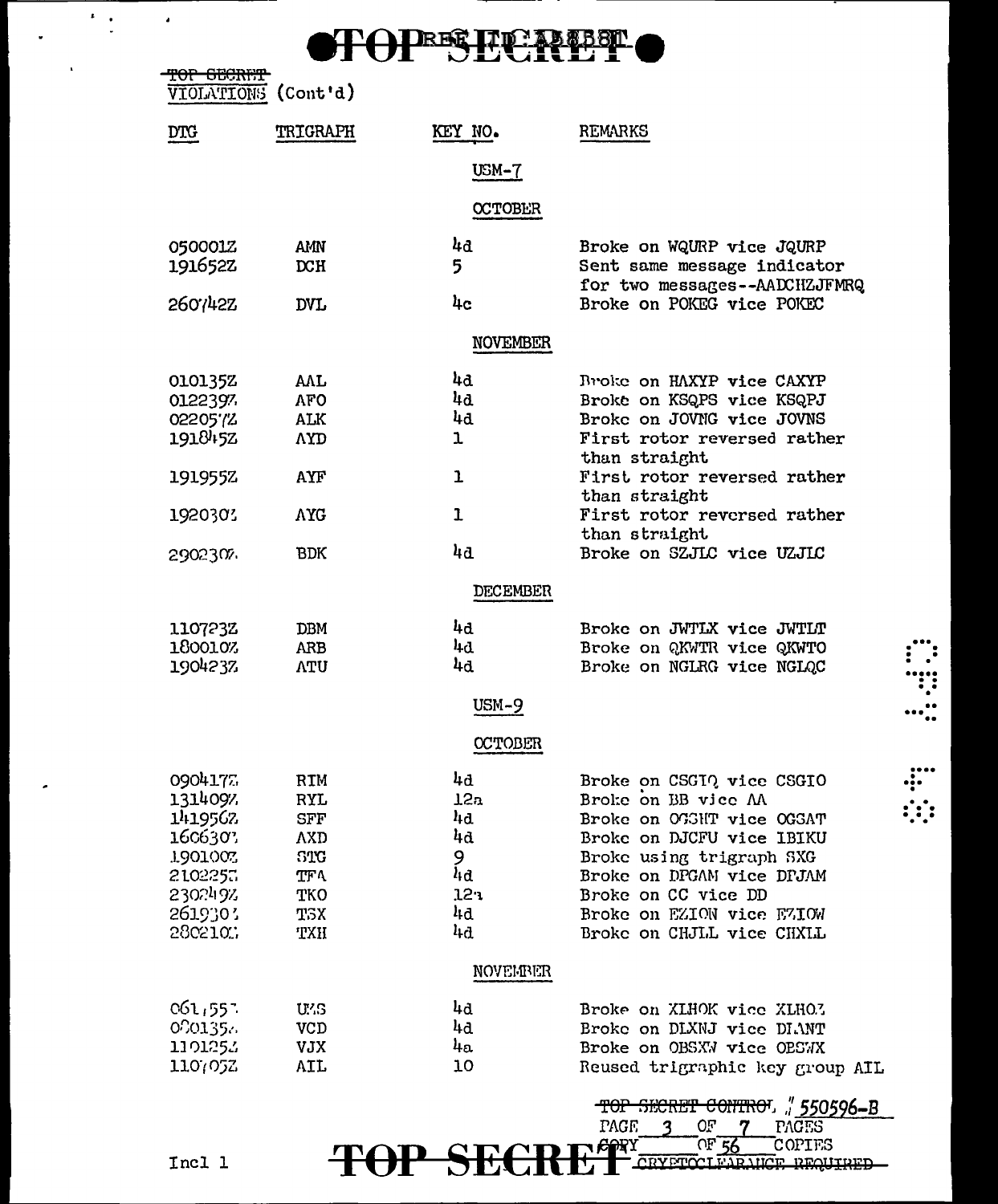

| $\epsilon$ ranum<br><b>TARATA DE L</b><br>VIOLATIONS (Cont'd) |                          |                  |                                                                                                                   |
|---------------------------------------------------------------|--------------------------|------------------|-------------------------------------------------------------------------------------------------------------------|
| DTG                                                           | TRIGRAPH                 | KEY NO.          | REMARKS                                                                                                           |
|                                                               |                          | $USM-9$ (Cont'd) |                                                                                                                   |
|                                                               |                          |                  | NOVEMBER (Cont'd)                                                                                                 |
| 1315162<br>1319452<br>1403202                                 | <b>VRL</b><br>VRD<br>VTA | 4b<br>2<br>7     | Broke on REFSC vice REFSD<br>Broke on AM rotor arrangement<br>Only four letters in rotor<br>alignment group--NPYN |
| 160900Z<br><b>260125Z</b>                                     | WAE<br>WZK               | հժ<br>12a        | Broke on BNUPQ vice SNUPQ<br>Broke on BB vice AA                                                                  |

#### **DECEMBER**

| 021430Z        | <b>AKK</b> | Q   | Broke using trigraph ANK        |
|----------------|------------|-----|---------------------------------|
| 090905Z        | <b>BGS</b> | 4d  | Broke on LOATI vice LOATP       |
| 190345Z        | ZHW        | 4d  | Broke on MSRAO vice MSRAD       |
| <b>2201552</b> | <b>ZOH</b> | 4c  | Broke on ODTIT vice OZTIT       |
| 250534Z        | ZWT        | 4d  | Broke on ZTEHI vice ZXEHI       |
| 300150Z        | <b>ECL</b> | 12a | Broke on DD vice AA             |
| 310340Z        | <b>EOG</b> | 7   | Omitted traffic type designator |

## UGM-36

#### **DECEMBER**

|                    |                          | יונושיונוסעע                |                                                                                                                                               |  |
|--------------------|--------------------------|-----------------------------|-----------------------------------------------------------------------------------------------------------------------------------------------|--|
| 0915422            |                          | 15                          | Keyboard operation                                                                                                                            |  |
|                    |                          | <b>USM-44</b>               |                                                                                                                                               |  |
|                    |                          | <b>DECEMBER</b>             |                                                                                                                                               |  |
| 161723Z            |                          | 15                          | Keyboard operation                                                                                                                            |  |
|                    |                          | USM-637                     |                                                                                                                                               |  |
|                    |                          | <b>CCTOBER</b>              |                                                                                                                                               |  |
| 0607102            |                          | $\mathbf 1$                 | Reuse of identical rotor<br>arrangement and alignment                                                                                         |  |
|                    |                          | ASA EUROPE                  |                                                                                                                                               |  |
|                    |                          | <b>OCTORER</b>              |                                                                                                                                               |  |
| 0305352<br>0406007 | <b>ALS</b><br><b>PVX</b> | $h_{\rm c}$<br>$l_{\rm lc}$ | Broke on GRDKP vice GRDKD<br>Broke on PZTAA vice EZTAA                                                                                        |  |
|                    |                          |                             | $\frac{1}{2}$ 550596-B<br>TOP SECRET CONTROL<br><b>PAGE</b><br>OF<br><b>PAGES</b><br>COPY<br>OF'<br><b>COPIES</b><br>CHYPTOCLEARANCE REGITEED |  |

**TOP SECRET** 

Incl 1

 $\ddot{\phantom{0}}$  $\ddot{\cdot}$   $\lambda$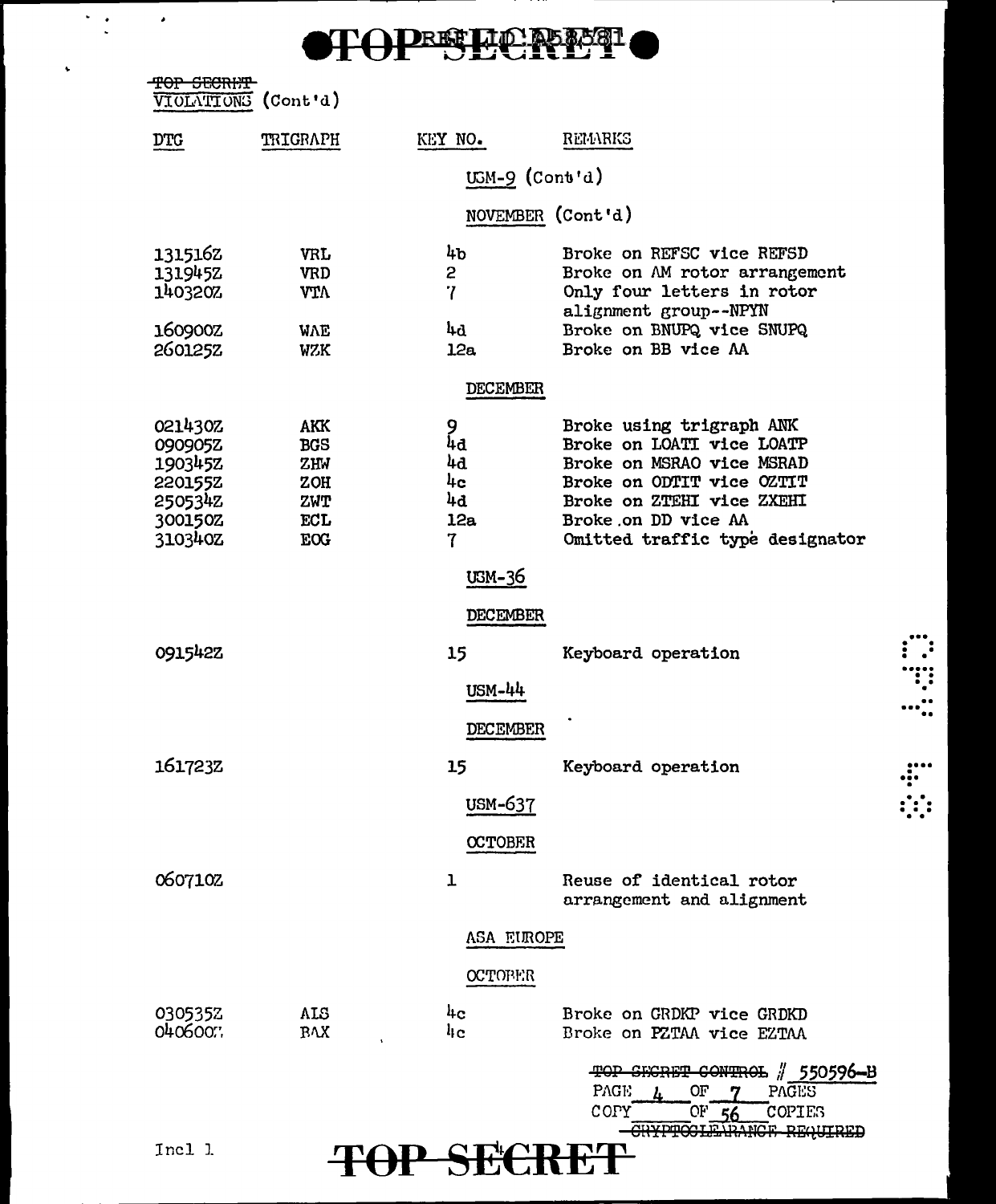#### **TH PRESET PARATION**

| <del>TOP GRORNT</del><br><b>VIOLATIONS</b>                                                                                                  | $($ Cont'd)                                                                                                                        |                                                                                                             |                                                                                                                                                                                                                                                                                                                                                                                        |
|---------------------------------------------------------------------------------------------------------------------------------------------|------------------------------------------------------------------------------------------------------------------------------------|-------------------------------------------------------------------------------------------------------------|----------------------------------------------------------------------------------------------------------------------------------------------------------------------------------------------------------------------------------------------------------------------------------------------------------------------------------------------------------------------------------------|
| <b>DIC</b>                                                                                                                                  | TRIGRAPH                                                                                                                           | KEY NO.                                                                                                     | RELLARKG                                                                                                                                                                                                                                                                                                                                                                               |
|                                                                                                                                             |                                                                                                                                    | ASA EUROPE (Cont'd)                                                                                         |                                                                                                                                                                                                                                                                                                                                                                                        |
|                                                                                                                                             |                                                                                                                                    | OCTOBER (Cont'd)                                                                                            |                                                                                                                                                                                                                                                                                                                                                                                        |
| 0620307<br>110358Z<br>1604103<br>212205%<br>2512157<br>2816067.<br>312000%<br>3113277                                                       | CBQ<br>$\_$ DDV<br><b>F.SV</b><br>HOI'<br><b>IES</b>                                                                               | 4d<br>4Ե<br>կվ<br>16<br>$u_{\alpha}$<br>16<br>4 <sub>b</sub><br>16                                          | Broke on QSTEE vice OSTEE<br>Broke on DEHFF vice DEHFE<br>Broke on JFQHN vice JFQAN<br>Rotors failed to step<br>Broke on FTNUE vice FTUNE<br>Malfunction of equipment<br>Broke on TCDTZ vice TBDTZ<br>Malfunction of equipment                                                                                                                                                         |
|                                                                                                                                             |                                                                                                                                    | NOVEMBER                                                                                                    |                                                                                                                                                                                                                                                                                                                                                                                        |
| 2208452<br>2514302<br>302120Z<br>302150Z<br>302205Z<br>302215Z<br>302225Z<br>302235Z                                                        | <b>EZM</b><br><b>GKV</b><br>HXF<br><b>IIXH</b><br>HXM<br><b>IIXP</b><br>HXQ.<br><b>HXU</b>                                         | 4d<br>4d<br>12a<br>12a<br>12a<br>12a<br>12a<br>12a                                                          | Broke on KWHPS vice KWHPZ<br>Broke on XYBFL vice XYBJL<br>Broke on CC vice AA<br>Broke on CC vice AA<br>Broke on CC vice AA<br>Broke on CC vice AA<br>Broke on CC vice AA<br>Broke on CC vice AA                                                                                                                                                                                       |
| 0122552<br>1814352                                                                                                                          |                                                                                                                                    | <b>DECEMBER</b><br>15<br>12a<br>ASA FAR FAST                                                                | Keyboard operation<br>Broke on BB vice CC                                                                                                                                                                                                                                                                                                                                              |
| 0101282<br>020854Z<br>0210192<br>031103Z<br>050900%<br>061533Z<br>0705582<br>0709282<br>0812072<br>1016252<br>1104152<br>1316017<br>140037% | <b>AEZ</b><br>AXG<br><b>AVO</b><br>BQU<br><b>CWY</b><br><b>DVL</b><br>EGM<br><b>F.ND</b><br>FAM<br><b>GPQ</b><br>HBI<br>JHD<br>JRF | <b>OCTOBER</b><br>4d<br>4a<br>$\mu_{\mathbf{a}}$<br>4b<br>հ4<br>4b<br>4d<br>4b<br>4d<br>4c<br>4c<br>4c<br>6 | Broke on UAVYC vice UXVYC<br>Broke on WEGTO vice WETGO<br>Broke on HXSDV vice HSXDV<br>Broke on DCSJJ vice DCSKJ<br>Broke on FVURB vice ZRVRB<br>Broke on EMYMC vice EMXMC<br>Broke on LJGEW vice LJEUW<br>Broke on OZJHW vice OZJGW<br>Broke on GIWAI vice GIWSI<br>Broke on NGTUR vice NCTUR'<br>Broke on ODQTZ vice OVQTZ<br>Broke on ONTUG vice ONTOG<br>Broke on HURDE vice MURDE |

 $\vdots$ 

 $\frac{1}{1}$ 

TOP SECRET CONTROL # 550596-B<br>PAGE 5 OF 7 PAGES

COPY OF 56 COPIES

COPY<sup>-</sup>

**ET** 

**TOP SEC** 

Incl 1

 $\bullet$  $\ddot{\cdot}$   $\bullet$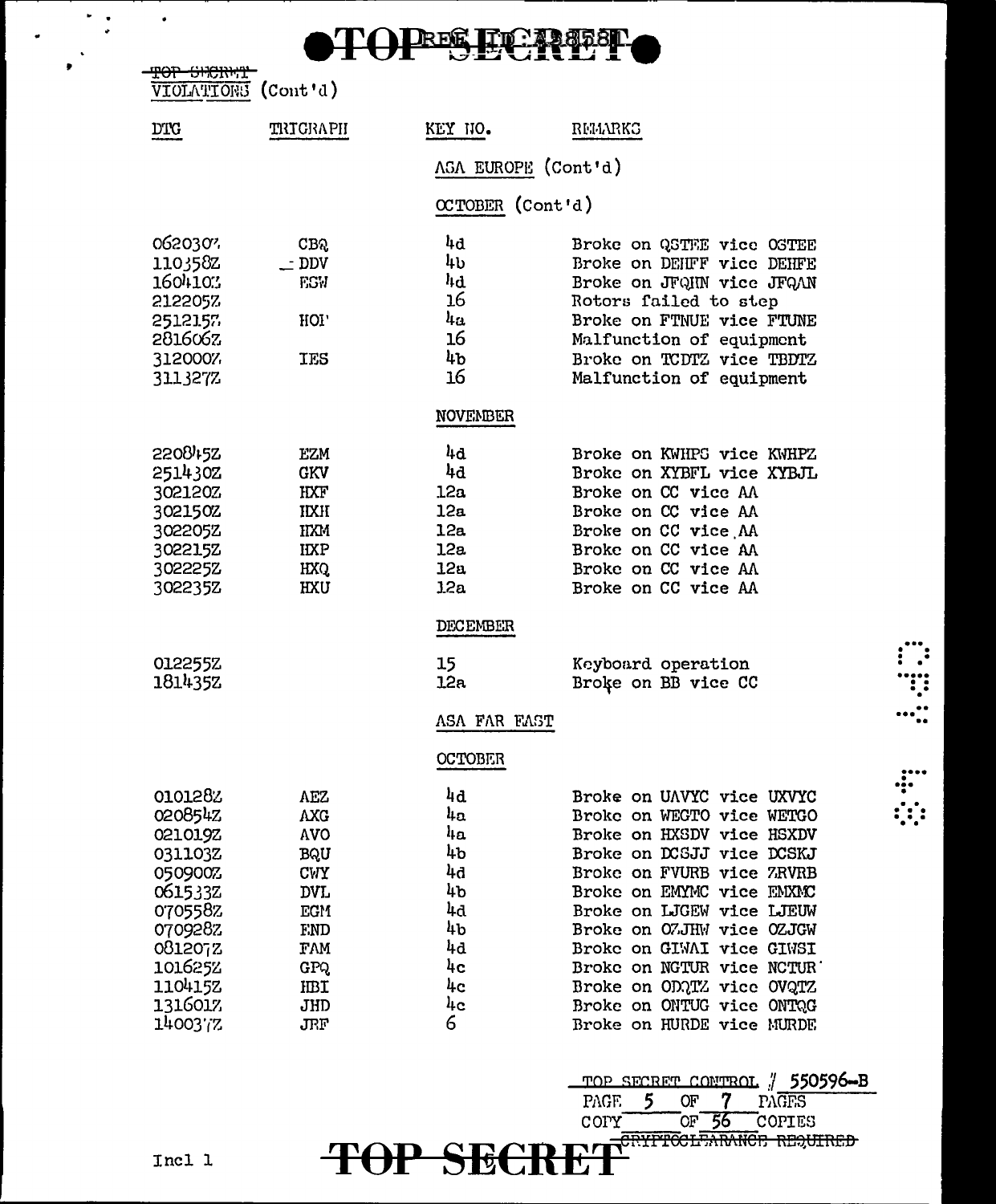|     | TOTREE TD: A5858 ha |
|-----|---------------------|
| TUL | <b>OEURE IV</b>     |

| <del>TOP SKORET</del><br>VIOLATIONS (Cont'd) |            |                       |                                    |
|----------------------------------------------|------------|-----------------------|------------------------------------|
| <b>DTG</b>                                   | TRIGRAPH   | KEY NO.               | <b>REMARKS</b>                     |
|                                              |            | ASA FAR EAST (Cont'd) |                                    |
|                                              |            | CCTOBER (Cont'd)      |                                    |
| 140521%                                      | <b>JYH</b> | 11                    | Trigraph blanked in AFSAL<br>15100 |
| 140532Z                                      | JZN        | 11                    | Trigraph blanked in AFSAL<br>15100 |
| 140604Z                                      | KW         | 11                    | Trigraph blanked in AFSAL<br>15100 |
| 1407352                                      | KC1)       | 44                    | Broke on QDXMN vice QDXMK          |
| 1500112                                      | <b>KLN</b> | 4c                    | Broke on IRDHG vice IRVHG          |
| 150254Z                                      | <b>KOL</b> | 4d                    | Broke on GEGPL vice GQGPL          |
| 1504042                                      | KSY        | 4d                    | Broke on MIMHU vice MIMUU          |
| 170433Z                                      | MBC        | 4d                    | Broke on AMIKN vice AWIKN          |
| 210403Z                                      | <b>NRE</b> | 4d                    | Broke on UNYKE vice URYKE          |
| 2112312                                      | OAD        | 4c                    | Broke on UXEDU vice UXCDU          |
| <b>STSTSTS</b>                               | OIG        | 4d                    | Broke on ACSAH vice AOSAH          |
| 221311Z                                      | OOH        | 8                     | Broke on BXRRO vice NXRRW          |
| 231529Z                                      | PAD        | 12b                   | Broke on AA vice BB                |
| 2419217                                      | <b>PNK</b> | 4d                    | Broke on KFCEM vice KFCMM          |
| 2419332                                      | PLC        | 9                     | Broke using trigraph POC           |
| 2520412                                      | QEN        | 4c                    | Broke on BZPPJ vice PZPPJ          |
| 270234Z                                      | RJF        | 4d                    | Broke on ZBCSM vice ZOCSM          |
| 271923Z                                      | SMJ        | 4d                    | Broke on SVLYK vice SVLHK          |
| 280210Z                                      | <b>SRT</b> | 4a                    | Broke on IGFHQ vice IGHFQ          |
| 280832Z                                      | <b>SYB</b> | 4d                    | Broke on BHGXG vice GXGHG          |
| 2818077.                                     | TLQ        | 4c                    | Broke on XAZTI vice XAZDI          |
| 2905432                                      | TRE        | 4b                    | Broke on XVTRY vice XUTRY          |
| 2905452                                      | TRM        | 4a                    | Broke on TJMIN vice TJNIM          |
| 301849Z                                      | <b>VNX</b> | $\mu_{\rm b}$         | Broke on NUXAE vice NVXAE          |
| 310103Z                                      | <b>VWH</b> | 4d                    | Broke on KQHOC vice KQHCC          |
|                                              |            | <b>NOVEMBER</b>       |                                    |
| 011729%                                      | AHZ.       | կվ                    | Broke on SWLIO vice SWLIM          |
| 0318572                                      | BMZ        | 4d                    | Broke on XARCM vice SHRCM          |
| 0405332                                      | CUC        | $\mathbf{2}$          | Broke on PM rotor arrangement      |
| 0811492                                      | <b>GFB</b> | 4d                    | Broke on LPUTV vice LOZTV          |
| 092005Z                                      | HIN        | 4d                    | Broke on IUSJQ vice IUSJG          |
| 101343Z                                      | <b>IMS</b> | 4c                    | Broke on HZCJC vice HZCJZ          |
| 110003%                                      | ILB        | 4a                    | Broke on ZYDZF vice ZYZDF          |
| 1604162                                      | MJZ        | 12a                   | Broke on BB vice AA                |
| 161255Z                                      | MMU        | 7                     | Only four letters in rotor         |
|                                              |            |                       | alignment group--PGAM              |

TOP SECRET

TOP SECRET CONTROL # 550596-B<br>PAGE 6 OF 7 PAGES

 $\frac{\text{OF}}{\text{OF}}$  56 COPY OF 56 COPIES

 $\ddot{\cdot}$ ∷  $\cdots$ 

 $\begin{array}{c}\n... \\
... \\
... \\
... \\
... \\
... \n\end{array}$ 

 $\mathcal{F}_{\mathcal{A}}$ 

 $\mathbf{r}$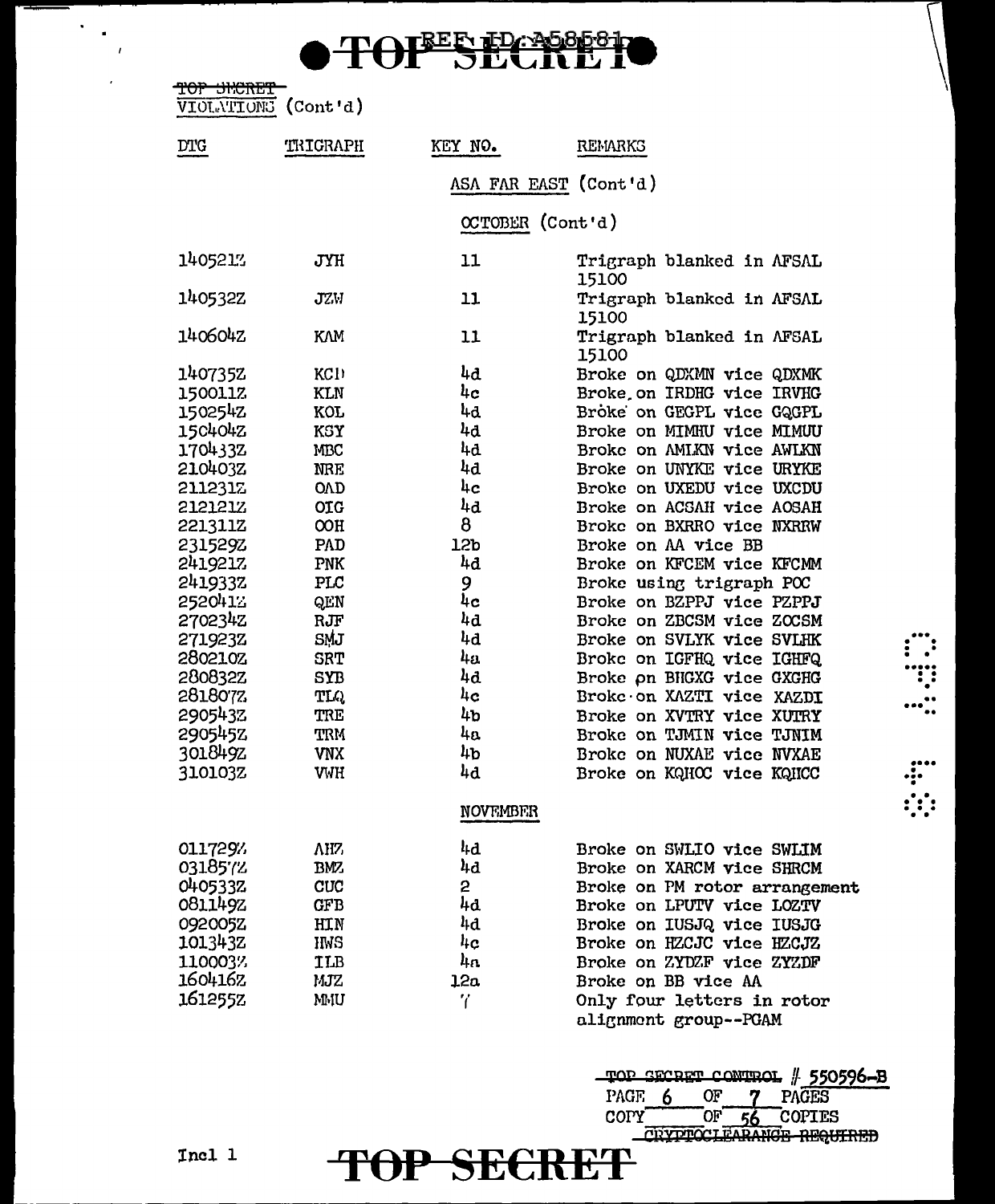

TOP SECRET<br>VIOLATIONS (Cont'd)

 $\bullet$ J.

> $DTG$ TRIGRAPH KEY NO. **REMARKS**

> > ASA FAR EAST (Cont'd)

NOVEMBER (Cont'd)

| 161619Z        | <b>MOH</b> | 44               | Broke on YQKSA vice BQKSA   |                           |
|----------------|------------|------------------|-----------------------------|---------------------------|
| 1618152        | MQY        | 4a               | Broke on VMBJG vice GMBJM   |                           |
| 162013Z        | <b>MTS</b> | 4ъ               | Broke on TJJEF vice UJJEF   |                           |
| 1621412        | <b>MUG</b> | 4d               | Broke on RTDIH vice RTDIE   |                           |
| 1712512        | <b>NHO</b> | 4d               | Broke on SIMME vice JMSED   |                           |
| 171801Z        | NQF        | 4a               | Broke on NCFXA vice NCXFA   |                           |
| 1719372        | <b>NRN</b> | 4d               | Broke on FWHIR vice FWHIK   |                           |
| 220833Z        | QWX        | 4d               | Broke on TNFAL vice TNFAJ   |                           |
| 2306192        | <b>RKR</b> | 4d               | Broke on YFWUQ vice YJWHQ   |                           |
| 2306372        | RLD        | 4d               | Broke on ZDWZJ vice WDWZJ   |                           |
| 230730Z        | <b>RLA</b> | 4d               | Broke on NKMHY vice RKMHY   |                           |
| 2317452        | <b>RHZ</b> | 9                | Broke using trigraph RPZ    |                           |
| 2504592        | <b>SBZ</b> | 13               | Message indicator derived   |                           |
|                |            |                  | using deciphering procedure |                           |
| 2910012        | <b>UDA</b> | 4d               | Broke on ESRVL vice ESLVL   |                           |
| 2921152        | <b>UNM</b> | 4d               | Broke on EXUGL vice ZVUGL   |                           |
| 300851Z        | UPF        | 12a              | Broke on BB vice AA         |                           |
|                |            | <b>DECEMBER</b>  |                             |                           |
| 031821Z        | <b>BKQ</b> | 4d               | Broke on DRXDA vice DRXDV   |                           |
| <b>041325Z</b> | <b>BTQ</b> | 4d               | Broke on FPXPJ vice EDXPJ   |                           |
| 0600432        | <b>CKP</b> | 4d               | Broke on LCWNY vice LCWNZ   |                           |
| 1211152        | <b>GWN</b> | 4d               | Broke. on JUTKE vice JTUKI  |                           |
| <b>151901Z</b> | IDX        | 4d               | Broke on FNGPB vice FGVPB   |                           |
| 1601342        | IHR        | 4c               | Broke on GGYIB vice CGYIB   |                           |
| 161509Z        | ILR        | 4d               | Broke on GOHAQ vice GOZAQ   |                           |
| 190111Z        | <b>JTP</b> | 4d               | Broke on VUFVL vice VULVL   |                           |
| 191025Z        | KAE        | 4d               | Broke on RSZLF vice RSZLL   |                           |
| 200035Z        | <b>KKR</b> | 4a               | Broke on BNLFS vice BNLSF   | ကူ                        |
| 201959Z        | <b>KSX</b> | 4d               | Broke on VOFQG vice VOFIG   |                           |
| 210011Z        | <b>KUN</b> | 13               | Message indicator derived   | 550596                    |
|                |            |                  | using deciphering procedure | <b>PACES</b><br>COPTES    |
| 2105172        | LAF        | 6                | Broke on JXXFR vice JXFFR   | $\ddot{}$                 |
| 231933Z        | LTO        | 4d               | Broke on XKAKD vice XKRKD   |                           |
| 250945Z        | MJA        | 4d               | Broke on VVXGR vice VVXGM   |                           |
| 290408Z        | <b>OWM</b> | 4d               | Broke on XHGFE vice LHGFE   | <b>CONTROL</b><br>r<br>얾. |
|                |            |                  |                             | 5.5                       |
|                |            | <b>501ST CRG</b> |                             |                           |
|                |            |                  |                             | <b>EECEED</b><br>r        |
|                |            | <b>CCTOBER</b>   |                             |                           |
| O40005Z        |            | 15               | Transmitted clear text tape | <b>PAGE</b><br>COPY       |

:<br>:

 $\cdot$  .

五<br><del>111000万</del>元

**CONTROL** 

PACE



Incl 1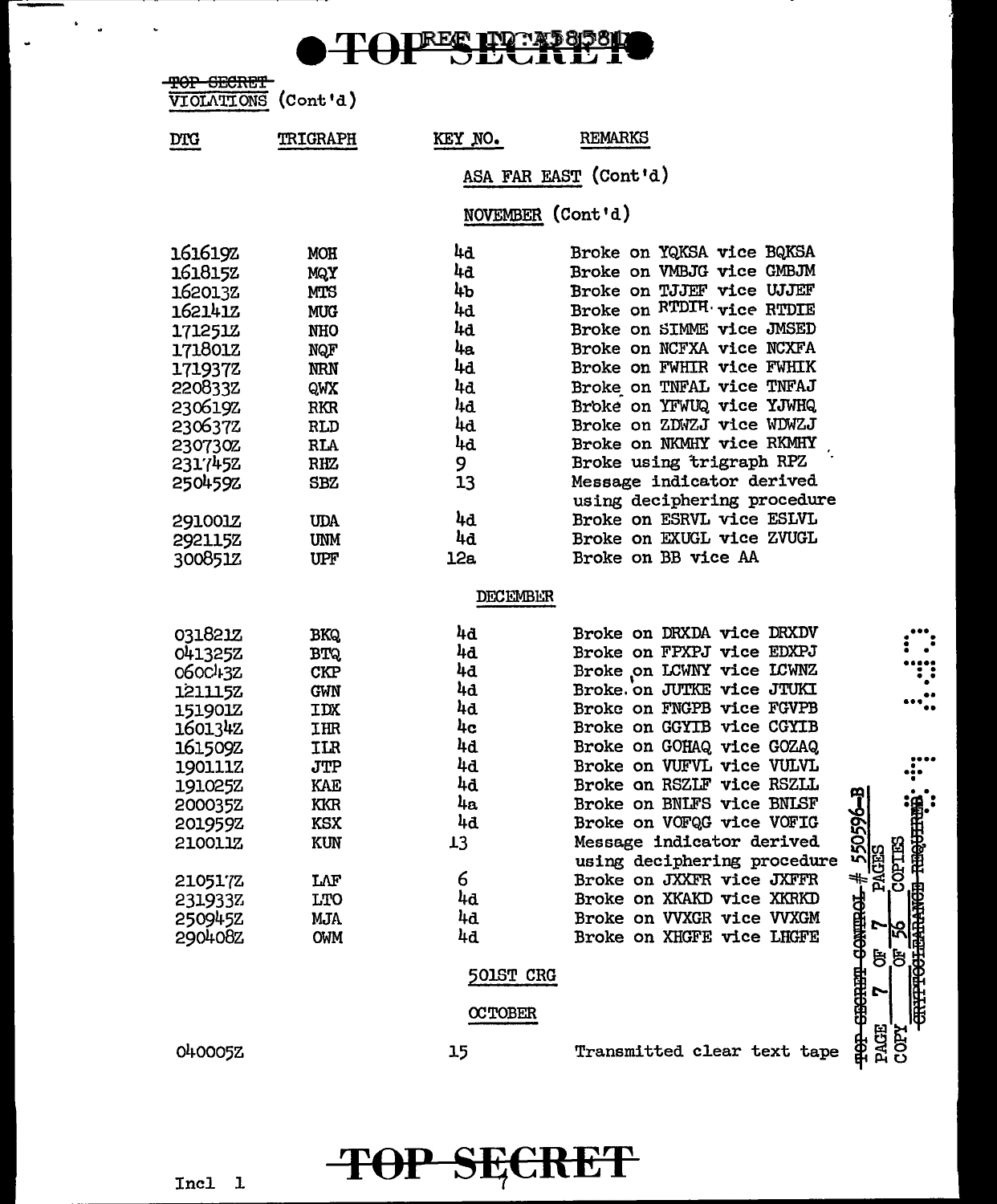

• I '



KEY LIST OF ARMY VIOLATIONS

OCT., NOV., & DEC., 1954

#### ROTOR ARRANGEMENT

- 1. Use for encipherment of an incorrect rotor arrangement and/or alignment. {Reference AFSAG 1262, para 5oo6a(l) and/or AFSAG  $123I\text{B}$  para  $6002a(2)$ )
- 2. Use of a rotor arrangement for an inappropriate cryptoperiod, day, or month. (Reference AFSAG 1262, para  $5006a(1)$ )
- Use for encipherment of superseded rotors.

# ROTOR ALIGNMENT AND MESSAGE INDICATOR

- 4. Discrepancy between the message rotor alignment resulting from decipherment of the message indicator and the message rotor alignment actually required to decipher the message, although the latter was correctly derived. The discrepancy involves (a) transposition of letters, (b) substitution of a letter alphabetically adjacent to the correct letter, (c) substitution of a phonetically similar letter, or (d) errors in encipherment.
- 5. Identical message indicators appeared on different messages (or  $\rightarrow$ transmission sections) enciphered on the same machine. Use of the message rotor alignment resulting from decipherment or the message indicator allowed decipherment of the first but not the second message. The message rotor alignment actually used for encipherment of the second message was properly tailed to the final alignment of the first message.
- 6. Failure to tail previously enciphered message.(Referencc AFSAG 1262,  $para 6002a(4)$
- Omission or addition of one or more letters to the message indicator.
- 8. Decipherment of the message indicator resulted in a message rotor alignment identical to the final alignment or the previous message.  $(Reference AFSAG 1262, para 6002a(4))$

#### KEY GROUP

- 9. The trigraphic key-group indicator in the message indicator did not correspond to the key group actually used for encipherment. Reuse of a key group was not involved. (Reference AFSAG 1262, para 50o4b)
- 10. Reuse for encipherment or the same key group. (Reference AFSAG 1262, para  $6002b(4)$ )

**SE€RET** 

11. Use for encipherment or an unauthorized key group.